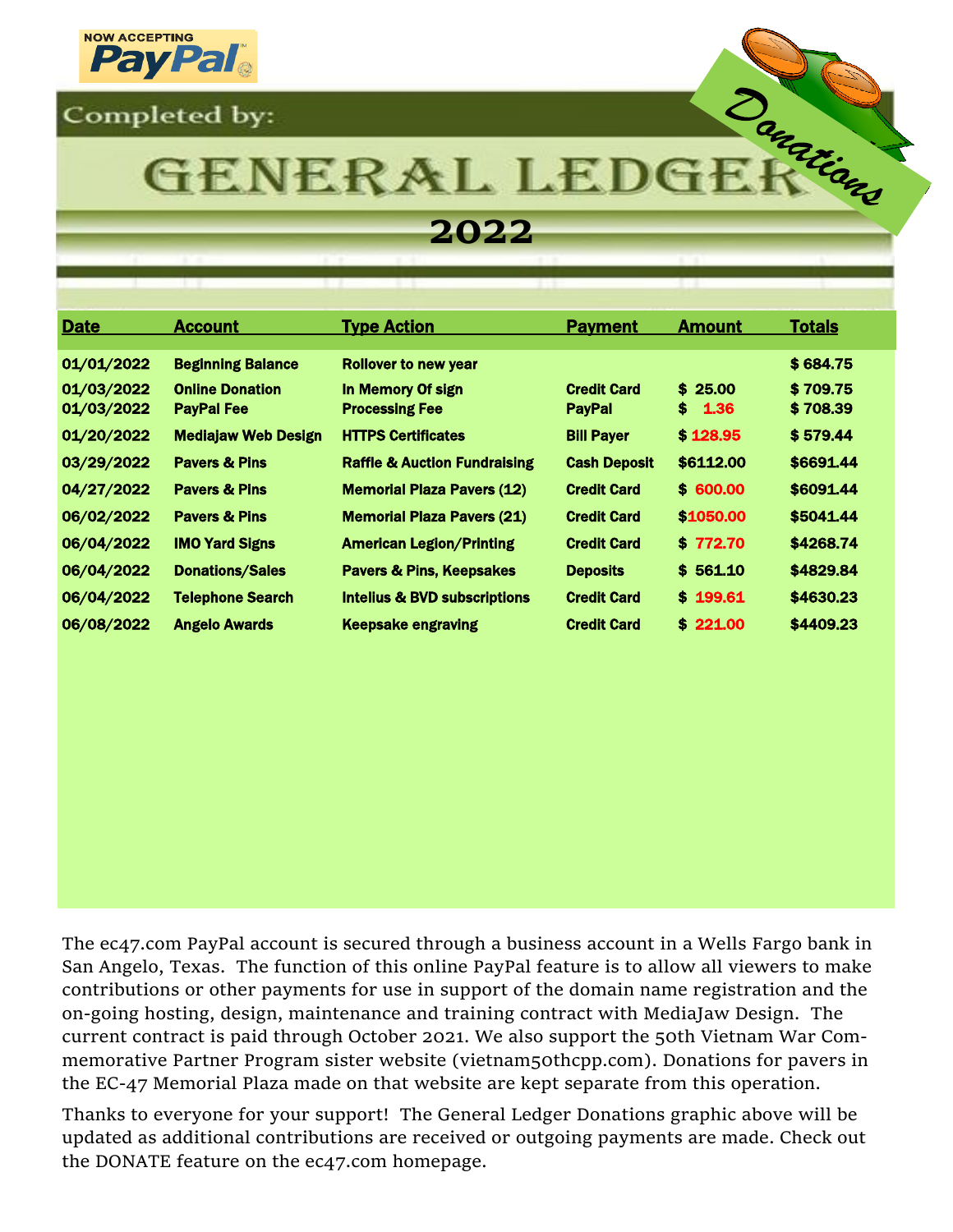



## **GENERAL LEDG**

## **2021**

| <b>Date</b>                            | <b>Account</b>                                                                 | <b>Type Action</b>                                                             | <b>Payment</b>                                         | <b>Amount</b>                              | <b>Totals</b>                       |
|----------------------------------------|--------------------------------------------------------------------------------|--------------------------------------------------------------------------------|--------------------------------------------------------|--------------------------------------------|-------------------------------------|
| 01/01/2021                             | <b>Beginning Balance</b>                                                       | <b>Rollover to new year</b>                                                    |                                                        |                                            | \$745.41                            |
| 01/15/2021                             | vietnam50cpp.com                                                               | Annual domain fee                                                              | <b>Credit Card</b>                                     | $$-29.95$                                  | \$715.46                            |
| 01/20/2021<br>01/20/2021               | <b>Online Donation</b><br><b>PayPal Fee</b>                                    | <b>General Fund/Awards Postage</b><br><b>Processing fee</b>                    | <b>PayPal</b><br><b>PayPal</b>                         | \$20.00<br>.88<br>\$-                      | \$735.46<br>\$734.58                |
| 01/31/2021                             | <b>Mediajaw Web Design</b>                                                     | <b>SSL Certificate Annual Fee</b>                                              | <b>Credit Card</b>                                     | $$-79.00$                                  | \$655.58                            |
| 05/03/2021<br>05/03/2021               | <b>Online Donation</b><br><b>PayPal Fee</b>                                    | <b>Barney &amp; Vicki Bennett</b><br><b>Processing fee</b>                     | <b>Credit Card</b><br><b>PayPal</b>                    | \$500.00<br>$$-14.80$                      | \$1155.58<br>\$1140.78              |
| 05/03/2021<br>05/03/2021<br>05/03/2021 | <b>Online Transaction</b><br><b>PayPal Fee</b><br><b>Transfer HC</b>           | <b>Ken &amp; Nathan NMFP Pavers</b><br><b>Processing fee</b><br>Paver program  | <b>Credit Card</b><br><b>PayPal</b><br><b>Transfer</b> | \$100.00<br>$$-.3.50$<br>$$-96.50$         | \$1240.78<br>\$1237.28<br>\$1140.78 |
| 05/23/2021<br>05/23/2021<br>05/23/2021 | <b>Online Transaction</b><br><b>PayPal Fee</b><br><b>Transfer AL IMO Acct.</b> | <b>Catrin Parker - IMO Sign</b><br><b>Processing fee</b><br><b>IMO Signs</b>   | <b>Credit Card</b><br><b>PayPal</b><br><b>Transfer</b> | 20.00<br>\$<br>.88<br>\$-<br>$$-19.12$     | \$1160.78<br>\$1159.90<br>\$1140.78 |
| 05/29/2021<br>05/29/2021<br>05/29/2021 | <b>Online Transaction</b><br><b>PayPal Fee</b><br><b>Transfer HC</b>           | <b>Shari Salz NMFP Pavers</b><br><b>Processing fee</b><br><b>Paver Program</b> | <b>Credit Card</b><br><b>PayPal</b><br><b>Transfer</b> | 125.00<br>\$.<br>3.93<br>\$-<br>$$-121.07$ | \$1265.78<br>\$1261.85<br>\$1140.78 |
| 05/29/2021<br>05/29/2021               | <b>Online Donation</b><br><b>PayPal Fee</b>                                    | <b>Phil Butler</b><br><b>Processing fee</b>                                    | <b>Credit Card</b><br><b>PayPal</b>                    | 25.00<br>\$.<br>\$-<br>1.03                | \$1165.78<br>\$1164.75              |
| 10/03/2021                             | <b>Mediajaw Web Design</b>                                                     | <b>Annual Server Fee</b>                                                       | <b>Credit Card</b>                                     | $$ -480.00$                                | \$684.75                            |

The ec47.com PayPal account is secured through a business account in a Wells Fargo bank in San Angelo, Texas. The function of this online PayPal feature is to allow all viewers to make contributions or other payments for use in support of the domain name registration and the on-going hosting, design, maintenance and training contract with MediaJaw Design. The current contract is paid through October 2021. We also support the 50th Vietnam War Commemorative Partner Program sister website (vietnam50thcpp.com). Donations for pavers in the EC-47 Memorial Plaza made on that website are kept separate from this operation.

Thanks to everyone for your support! The General Ledger Donations graphic above will be updated as additional contributions are received or outgoing payments are made. Check out the DONATE feature on the ec47.com homepage.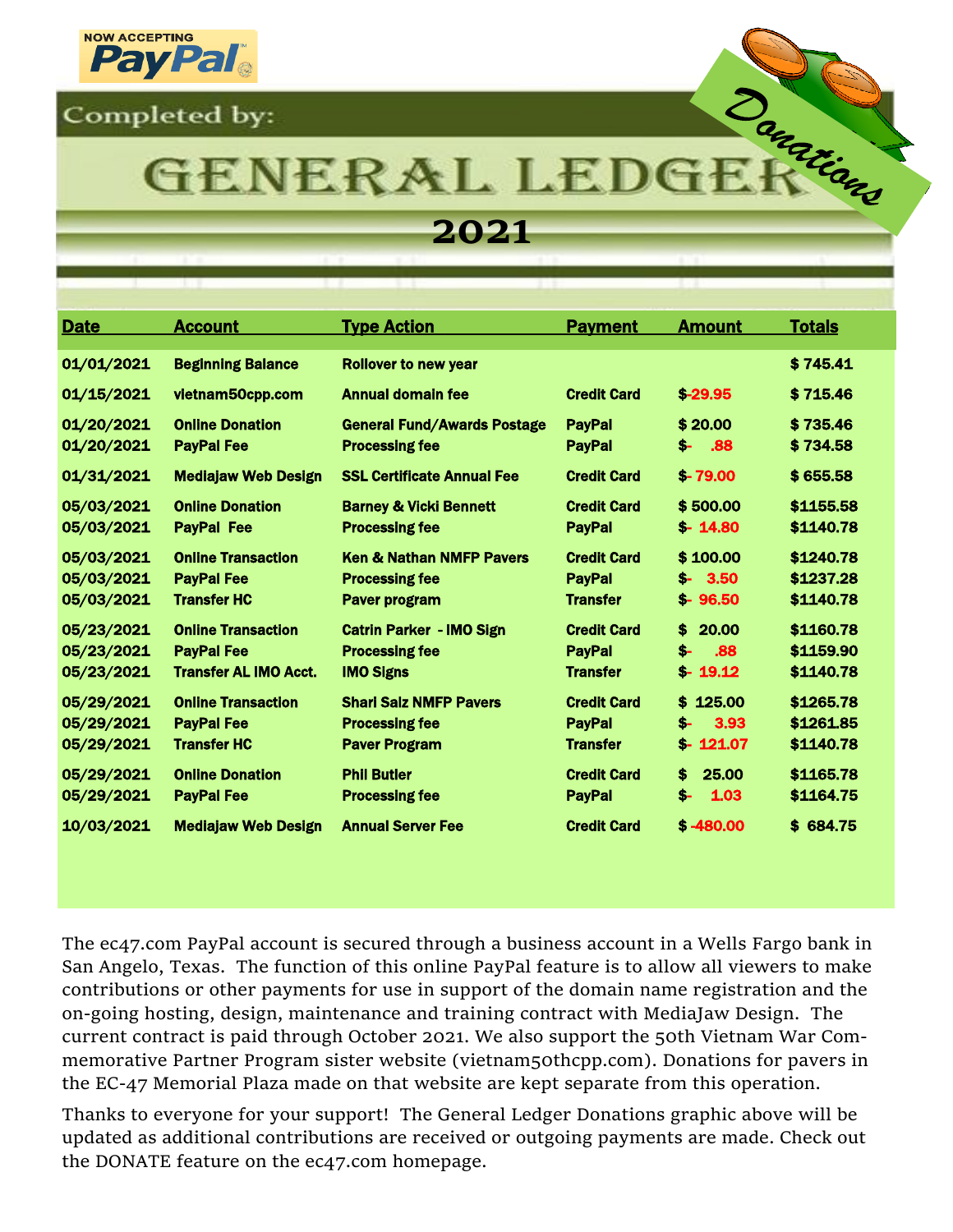



## **GENERAL LEDG**

### **2020**

| <b>Date</b>              | <b>Donor</b>                                  | In Memory Of:                                           | <b>Payment</b>                 | <b>Amount</b>               | <b>Totals</b>        |
|--------------------------|-----------------------------------------------|---------------------------------------------------------|--------------------------------|-----------------------------|----------------------|
| 01/01/2020               | <b>Beginning Balance</b>                      |                                                         |                                |                             | \$486.31             |
| 01/13/2020               | vietnam50cpp.com                              | <b>Annual domain fee</b>                                | <b>Credit Card</b>             | $$-29.95$                   | \$456.36             |
| 04/19/2020<br>04/19/2020 | <b>Danny Henderson</b><br><b>PayPal Fee</b>   | <b>MSgt Basil Henderson</b><br><b>Processing fee</b>    | <b>PayPal</b><br><b>PayPal</b> | \$100.00<br>$$ -3.20$       | \$556.36<br>\$553.16 |
| 04/20/2020<br>04/20/2020 | <b>On-line Anonymous</b><br><b>PayPal Fee</b> | <b>General Fund</b><br><b>Processing Fee</b>            | <b>PayPal</b><br><b>PayPal</b> | \$100.00<br>$$ -3.20$       | \$653.16<br>\$649.96 |
| 05/21/2020               | <b>Heritage Chapter-FTVA</b>                  | <b>General Fund-Certificates</b>                        | <b>Check</b>                   | \$100.00                    | \$749.96             |
| 05/21/2020               | <b>Larry Ross</b>                             | <b>Promotion items-Cap/tag</b>                          | <b>Check</b>                   | \$40,00                     | \$789.96             |
| 09/17/2020<br>09/17/2020 | <b>Mary Snyder</b><br><b>PayPal Fee</b>       | <b>Donation General Fund</b><br><b>Processing Fee</b>   | <b>PayPal</b><br><b>PavPal</b> | \$<br>50.00<br>$$-1.75$     | \$839.96<br>\$838.21 |
| 10/03/2020               | <b>MediaJaw Web Design</b>                    | <b>Annual hosting fee</b>                               | <b>Check</b>                   | $$ -480.00$                 | \$358.21             |
| 10/17/2020<br>10/17/2020 | <b>Robert Solovey</b><br><b>PayPal Fee</b>    | <b>Donation General Fund</b><br><b>Processing Fee</b>   | <b>PayPal</b><br><b>PayPal</b> | \$.<br>50.00<br>\$-<br>1.75 | \$408.21<br>\$406.46 |
| 12/05/2020<br>12/05/2020 | <b>JJ Pitzeruse</b><br><b>PayPal Fee</b>      | 50+ Years Friendship/Ivey<br><b>Processing Fee</b>      | <b>PayPal</b><br><b>PayPal</b> | \$150.00<br>4.65<br>S-      | \$556.46<br>\$551.81 |
| 12/05/2020<br>12/05/2020 | <b>Ray B Ivey</b><br><b>PayPal Fee</b>        | 50+ Years Friendship/Pitzeruse<br><b>Processing Fee</b> | <b>PayPal</b><br><b>PayPal</b> | \$100.00<br>3.20<br>\$-     | \$651.81<br>\$648.61 |
| 12/06/2020<br>12/06/2020 | <b>Ray B Ivey</b><br><b>PayPal Fee</b>        | <b>General Fund</b><br><b>Processing Fee</b>            | <b>PayPal</b><br><b>PayPal</b> | \$100.00<br>3.20<br>S-      | \$748.61<br>\$745.41 |

The ec47.com PayPal account is secured through a business account in a Wells Fargo bank in San Angelo, Texas. The function of this online DONATE feature is to allow all viewers to make contributions for use in support of the domain name registration and the on-going hosting, design, maintenance and training contract with MediaJaw Design. The current contract is paid through October 2020. We also support the 50th Vietnam War Commemorative Partner Program sister website (vietnam50thcpp.com). Donations for pavers in the EC-47 Memorial Plaza made on that website are kept separate from this operation.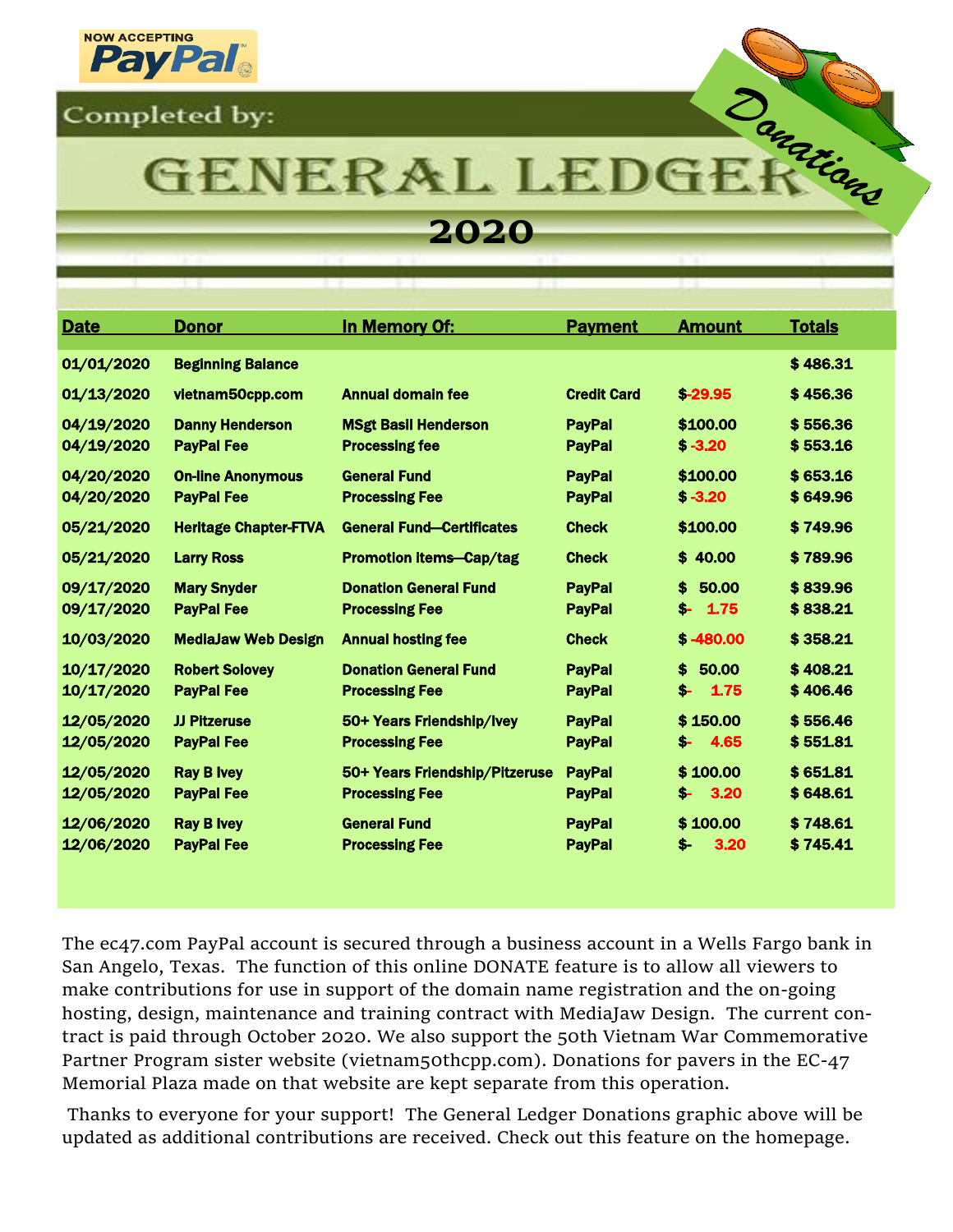



## GENERAL LEDG

## **2019**

| <b>Date</b>              | <b>Donor</b>                                            | In Memory Of:                                               | <b>Payment</b>                | <b>Amount</b>             | <b>Totals</b>        |  |
|--------------------------|---------------------------------------------------------|-------------------------------------------------------------|-------------------------------|---------------------------|----------------------|--|
| 01/01/2019               | <b>Beginning Balance</b>                                |                                                             |                               |                           | \$887.96             |  |
| 01/04/2019               | <b>FIGMO/Retirement Gift</b>                            | <b>John V. (Doc) Garrett</b>                                | <b>PayPal</b>                 | $$-100.00$                | \$787.96             |  |
| 04/20/2019<br>04/20/2019 | <b>Anonymous</b><br><b>PayPal Charges</b>               | <b>Website operations</b><br><b>Handling fee</b>            | <b>PayPal</b><br><b>Total</b> | \$50.00<br>$$ - 1.75$     | \$837.96<br>\$836.21 |  |
| 09/12/2019               | <b>Frontline Comms</b>                                  | <b>Domain Registration</b>                                  | <b>Credit Card</b>            | $$ - 14.95$               | \$821.26             |  |
| 09/16/2019<br>09/17/2019 | <b>Mary &amp; Steve Snyder</b><br><b>PayPal Charges</b> | <b>Tom Nurre-Birthday</b><br><b>Handling fee</b>            | <b>PayPal</b><br>Total        | \$.<br>50.00<br>$$-.1.75$ | \$871.26<br>\$869.51 |  |
| 09/26/2019<br>09/26/2019 | <b>Bob Hull</b><br><b>Pay Pall Charges</b>              | <b>Shirley Hull-60th Wed. Anniv.</b><br><b>Handling fee</b> | <b>PayPal</b><br><b>Total</b> | \$100.00<br>$$-.3.20$     | \$969.51<br>\$966.31 |  |
| 10/03/2019               | <b>MediaJaw Web Design</b>                              | <b>Annual Hosting Fee Pymt.</b>                             | <b>Wells Fargo</b>            | $$ -480.00$               | \$486.31             |  |

The ec47.com PayPal account is secured through a business account in a Wells Fargo bank in San Angelo, Texas. The function of this online DONATE feature is to allow all viewers to make contributions for our use in support of the domain name registration and the on-going hosting, design, maintenance and training contract with MediaJaw. The current contract is paid through October 2018. We also support the EC-47 ARDF History Exhibit at Goodfellow Air Force Base in form of digital programs updates and new guestbook features.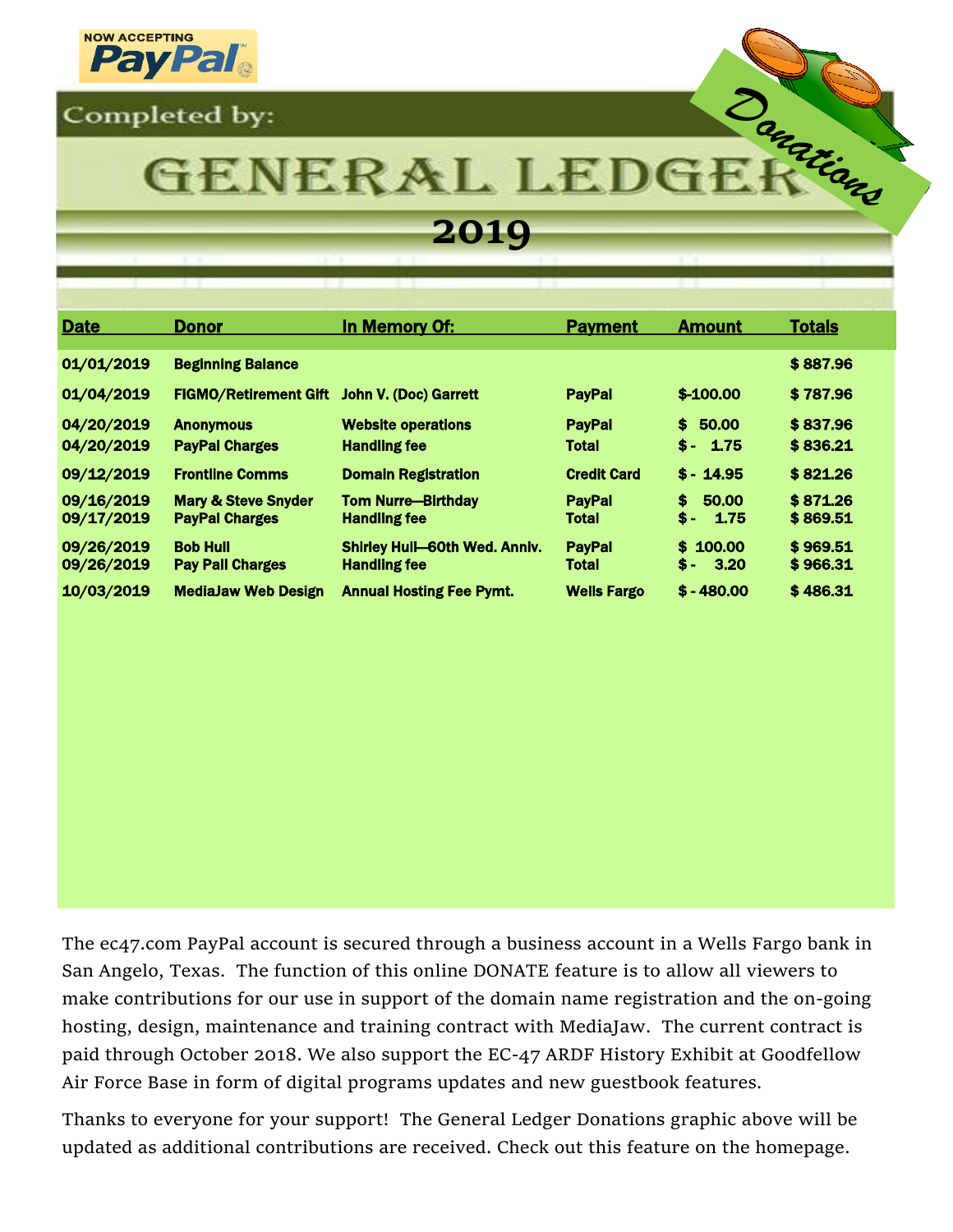



# **GENERAL LEDG**

## **2018**

| <b>Date</b> | <b>Donor</b>                   | In Memory Of:                    | <b>Payment</b>     | <b>Amount</b> | <b>Totals</b> |
|-------------|--------------------------------|----------------------------------|--------------------|---------------|---------------|
| 01/01/2018  | <b>Beginning Balance</b>       |                                  |                    |               | \$269.51      |
| 01/17/2018  | Lewis N. Foster                | <b>General Fund</b>              | <b>PayPal</b>      | \$100.00      | \$369.51      |
| 01/17/2018  | <b>PayPal Charges</b>          | <b>Handling Fee</b>              | <b>Total</b>       | 3.20<br>\$-   | \$366.31      |
| 03/11/2018  | <b>Anonymous</b>               | <b>General Fund</b>              | PayPal             | \$250.00      | \$616.31      |
| 03/11/2018  | <b>PayPal Charges</b>          | <b>Handling Fee</b>              | <b>Total</b>       | 7.55<br>\$-   | \$608.76      |
| 06/28/2018  | <b>JJ Pitzeruse</b>            | <b>Robert 'PF' Pfister</b>       | PayPal             | \$100.00      | \$708.76      |
| 06/28/2018  | <b>PayPal Charges</b>          | <b>Handling Fee</b>              | <b>Total</b>       | 3.20<br>\$-   | \$705.56      |
| 08/02/2018  | <b>Danny Henderson</b>         | <b>Basil Lee Henderson</b>       | PayPal             | \$200.00      | \$905.56      |
| 08/02/2018  | <b>PayPal Charges</b>          | <b>Handling Fee</b>              | <b>Total</b>       | 6.10<br>\$-   | \$899.46      |
| 08/15/2018  | <b>Thomas Hutchings</b>        | <b>17 Lost Brothers</b>          | PayPal             | \$500.00      | \$1399.46     |
| 08/15/2018  | <b>PayPal Charges</b>          | <b>Handling Fee</b>              | <b>Total</b>       | $$- 14.80$    | \$1384.66     |
| 09/12/2018  | <b>Steve &amp; Mary Snyder</b> | <b>Birthday - Tom Nurre</b>      | PayPal             | 50.00<br>\$.  | \$1434.66     |
| 09/12/2018  | <b>PayPal Charges</b>          | <b>Handling Fee</b>              | <b>Total</b>       | \$-<br>1.75   | \$1432.91     |
| 09/20/2018  | <b>Account payment</b>         | Annual domain renewal            | <b>Credit Card</b> | 14.95<br>\$∹  | \$1417.96     |
| 09/20/2018  | <b>Account payment</b>         | Am Legion #572 Paver             | <b>Check</b>       | 50.00<br>\$-∴ | \$1367.96     |
| 10/06/2018  | <b>Account payment</b>         | <b>Mediajaw Website (annual)</b> | <b>Check</b>       | \$-480.00     | \$887.96      |

The ec47.com PayPal account is secured through a business account in a Wells Fargo bank in San Angelo, Texas. The function of this online DONATE feature is to allow all viewers to make contributions for our use in support of the domain name registration and the on-going hosting, design, maintenance and training contract with MediaJaw. The current contract is paid through October 2018. We also support the EC-47 ARDF History Exhibit at Goodfellow Air Force Base in form of digital programs updates and new guestbook features.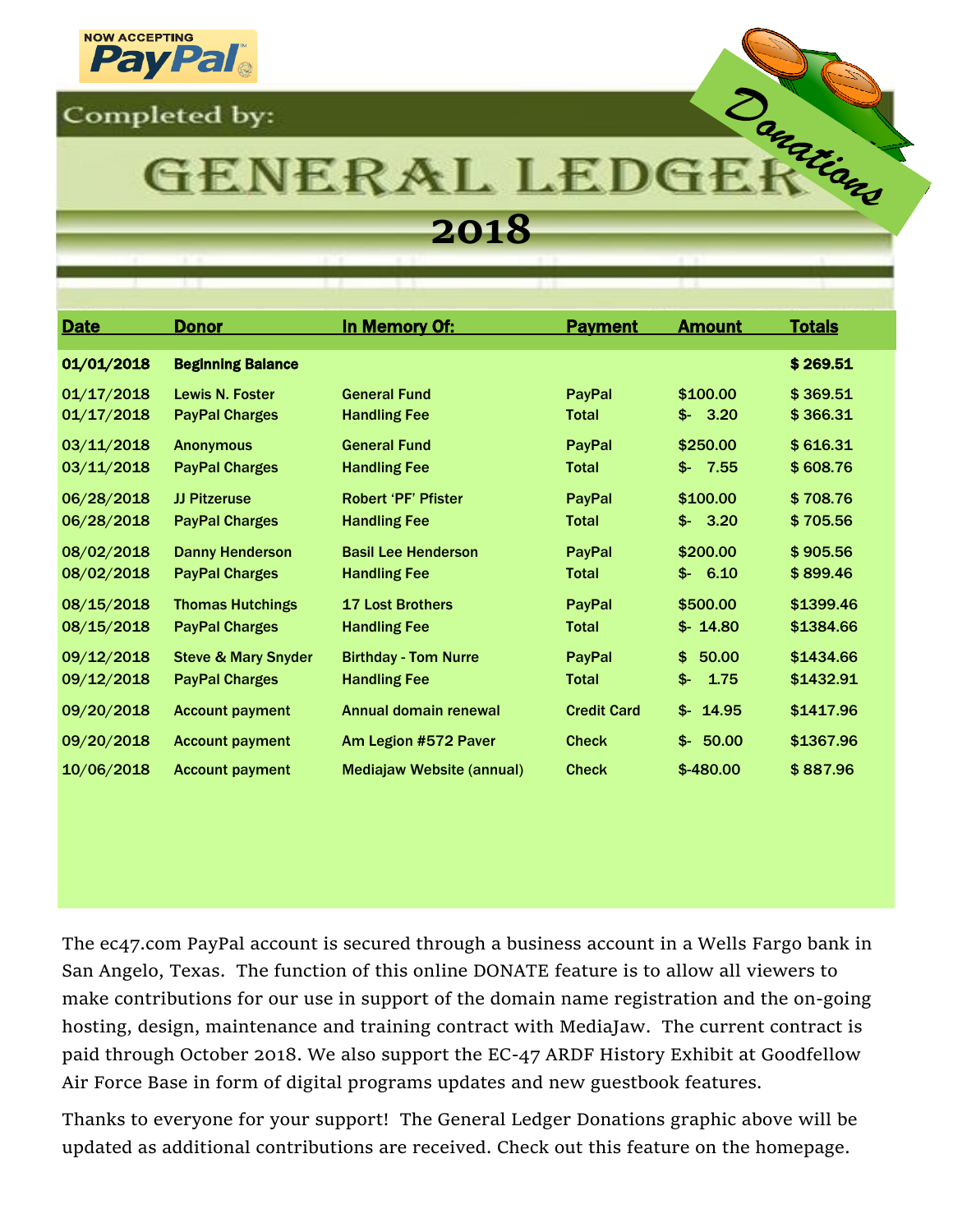

# Danarians **GENERAL LEDG**

**2017**

| <b>Date</b>                         | <b>Donor</b>                                           | In Memory Of:                                                  | <b>Payment</b>            | <b>Amount</b>             | <b>Totals</b>          |
|-------------------------------------|--------------------------------------------------------|----------------------------------------------------------------|---------------------------|---------------------------|------------------------|
| 01/01/2017                          | <b>Beginning Balance</b>                               |                                                                |                           |                           | \$705.14               |
| 07/02/2017                          | <b>Tom Hutchings</b>                                   | Website maintenance                                            | <b>PayPal</b>             | \$200.00                  | \$905.14               |
| <b>PayPal Charges Handling fees</b> |                                                        |                                                                | <b>Balance</b>            | $$ - 6.10$                | \$899.04               |
| 07/05/2017                          | <b>Richard P. Hallion</b>                              | All who flew, maintained &<br>supported EC-47 operations       | PayPal                    | 25.00<br>\$               | \$924.04               |
| 07/05/2017                          | <b>Handling fees</b>                                   |                                                                | <b>Balance</b>            | $$ - 1.03$                | \$923.01               |
| 08/19/2017<br>08/19/2017            | 6994th SS Reunion<br>6994th SS Reunion                 | <b>EC-47 Model Raffle</b><br><b>EC-47 Model Cost</b>           | Cash<br>Cash              | \$930.00<br>$$-200.00$    | \$1853.01<br>\$1653.01 |
| 08/31/2017                          | <b>QEETL Company</b>                                   | <b>E-Guestbook Development</b>                                 | Cash                      | $$ -500.00$               | \$1153.01              |
| 09/12/2017<br>10/13/2017            | <b>Island Enterprises</b><br><b>362nd TEWS Reunion</b> | <b>EC-47 Model &amp; Shipping</b><br><b>EC-47 Model Raffle</b> | <b>Bill Payer</b><br>Cash | $$-247.35$<br>\$300.00    | \$905.66<br>\$1205.66  |
| 10/13/2017                          | <b>Frontline</b>                                       | <b>EC-47.COM Domain Name</b>                                   | <b>Bill Payer</b>         | $$-14.95$                 | \$1190.71              |
| 10/13/2017                          | <b>MediaJaw</b>                                        | <b>Annual Website Hosting Fee</b>                              | <b>Bill Payer</b>         | $$-480.00$                | \$710.71               |
| 11/28/2017<br>11/28/2017            | <b>Stephen Brady</b><br><b>PayPal Charges</b>          | <b>Joseph (Kiwi) Matejov</b>                                   | PayPal<br><b>Balance</b>  | \$200.00<br>$-6.10$<br>\$ | \$910.71<br>\$904.61   |
| 12/19/2017<br>12/19/2017            | <b>Danny Henderson</b><br><b>PayPal Charges</b>        | <b>Basil L. Henderson</b>                                      | PayPal<br><b>Balance</b>  | \$200.00<br>$-6.10$<br>\$ | \$1104.61<br>\$1098.51 |
| 12/31/2017                          | Image Holder, Inc.                                     | <b>E-Guestbook Security Mount</b>                              | PayPal                    | $$-829.00$                | \$269.51               |

The ec47.com PayPal account is secured through a business account in a Wells Fargo bank in San Angelo, Texas. The function of this online DONATE feature is to allow all viewers to make contributions for our use in support of the domain name registration and the on-going hosting, design, maintenance and training contract with MediaJaw. The current contract is paid through October 2018.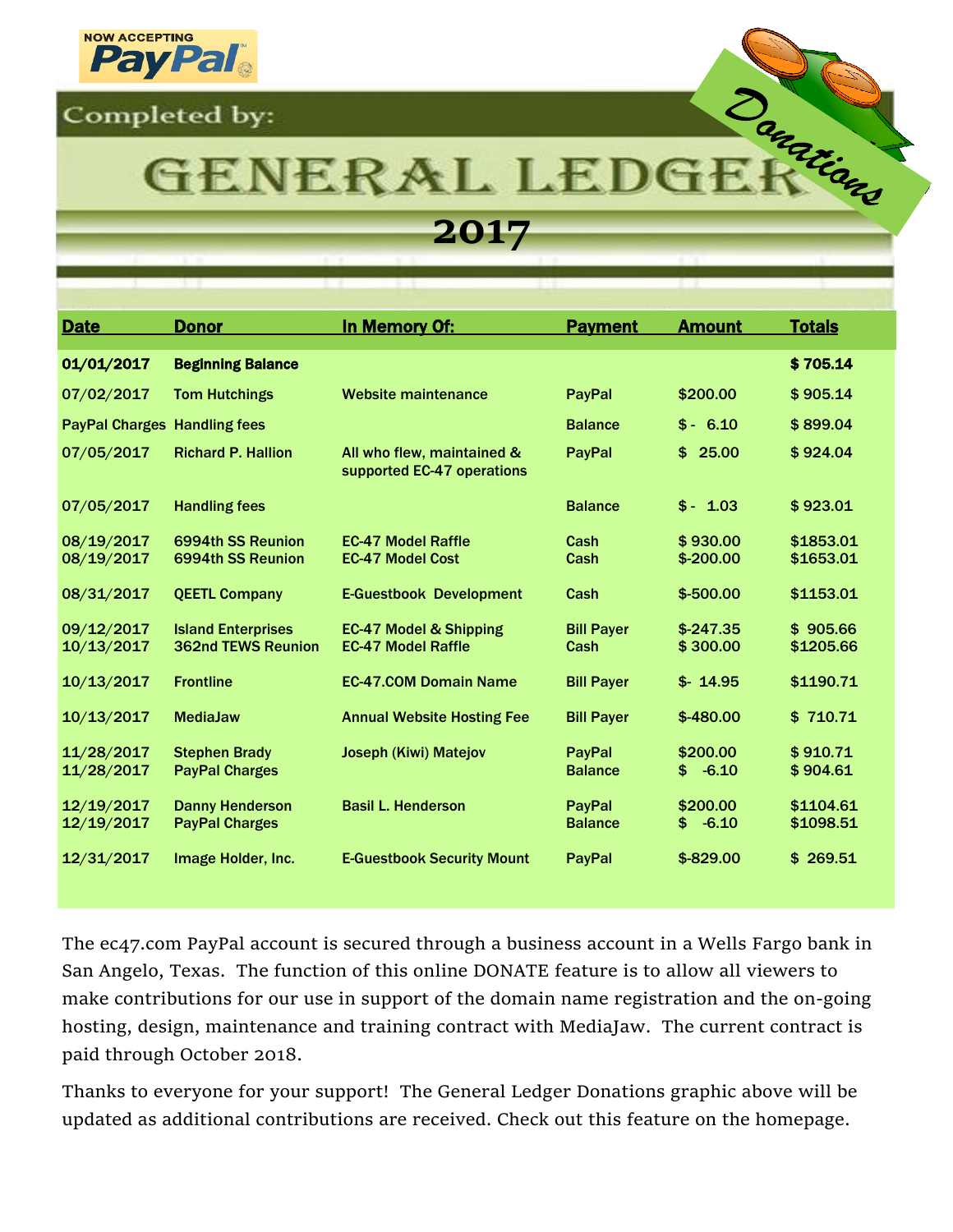

## Completed by: The EC-47 History Site

# Danatiand GENERAL LEDGER

## 2016

| <b>Date</b>                        | <b>Donor</b>                                    | <b>In Memory Of:</b>                                         | <b>Payment</b>    | <b>Amount</b> | <b>Totals</b> |
|------------------------------------|-------------------------------------------------|--------------------------------------------------------------|-------------------|---------------|---------------|
| 01/01/2016                         |                                                 | <b>Beginning Balance</b>                                     |                   |               | \$455.54      |
| 02/03/2016                         | <b>Edward Dingivan</b>                          | <b>Robert Bernhardt</b>                                      | PayPal            | \$100.00      | \$555.54      |
| <b>PayPal Charges handling fee</b> |                                                 |                                                              | <b>Balance</b>    | 3.20<br>\$-   | \$552.34      |
| 03/31/2016                         | <b>Fred Koerner</b>                             | <b>Unspecified</b>                                           | PayPal            | \$<br>50.00   | \$602.34      |
| <b>PayPal Charges handling fee</b> |                                                 |                                                              | <b>Balance</b>    | 1.75<br>\$-   | \$600.59      |
| 05/04/2016                         | <b>David Brittingham</b>                        | <b>Mike Stiglich</b>                                         | <b>PayPal</b>     | \$50.00       | \$650.59      |
| <b>PayPal Charges handling fee</b> |                                                 |                                                              | <b>Balance</b>    | $$-$<br>1.75  | \$648.84      |
| 05/07/2016                         | Donald J. Luke                                  | <b>AC-47 Spooky Brotherhood</b>                              | <b>PayPal</b>     | \$26.00       | \$674.84      |
| <b>PayPal Charges handling fee</b> |                                                 |                                                              | <b>Balance</b>    | 1.05<br>\$-   | \$673.79      |
| 09/25/2016                         | <b>Thomas Hutchings</b>                         | <b>Mike Conner</b>                                           | PayPal            | \$250.00      | \$923.79      |
| <b>PayPal Charges handling fee</b> |                                                 |                                                              | <b>Balance</b>    | 7.55<br>\$-   | \$916.24      |
| 10/06/2016                         |                                                 | <b>Freedom Through Vigilance Volumes to 94th IS Gift</b>     | <b>Bill Payer</b> | $$-125.00$    | \$791.24      |
| 10/06/2016                         | <b>Media Jaw Annual Website Hosting Renewal</b> |                                                              | <b>Bill Payer</b> | $$-480.00$    | \$311.24      |
| 11/21/2016                         |                                                 | Paul & Nita Clever (NEW) Det 2 6994th SS - All Accounted For | PayPal            | \$200.00      | \$511.24      |
| <b>PayPal Charges handling fee</b> |                                                 |                                                              | <b>Balance</b>    | 6.10<br>\$-   | \$505.14      |
| 12/15/2016                         | <b>Thomas Hutchings</b>                         | <b>Unspecified</b>                                           | PayPal            | \$200.00      | \$705.14      |
|                                    |                                                 |                                                              |                   |               |               |

The ec47.com PayPal account is secured through a business account in a Wells Fargo bank in San Angelo, Texas. The function of this online DONATE feature is to allow all viewers to make contributions for use in support of the domain name registration and the on-going hosting, design, maintenance and training contract with MediaJaw. Joe and Tom require some additional content management system (CMS) training before they are ready for an unassisted operation. The 2017 contract is paid through October of next year. Thanks to everyone for your support! The General Ledger Donations graphic above will be updated as additional contributions are received. Check out this feature on the homepage.